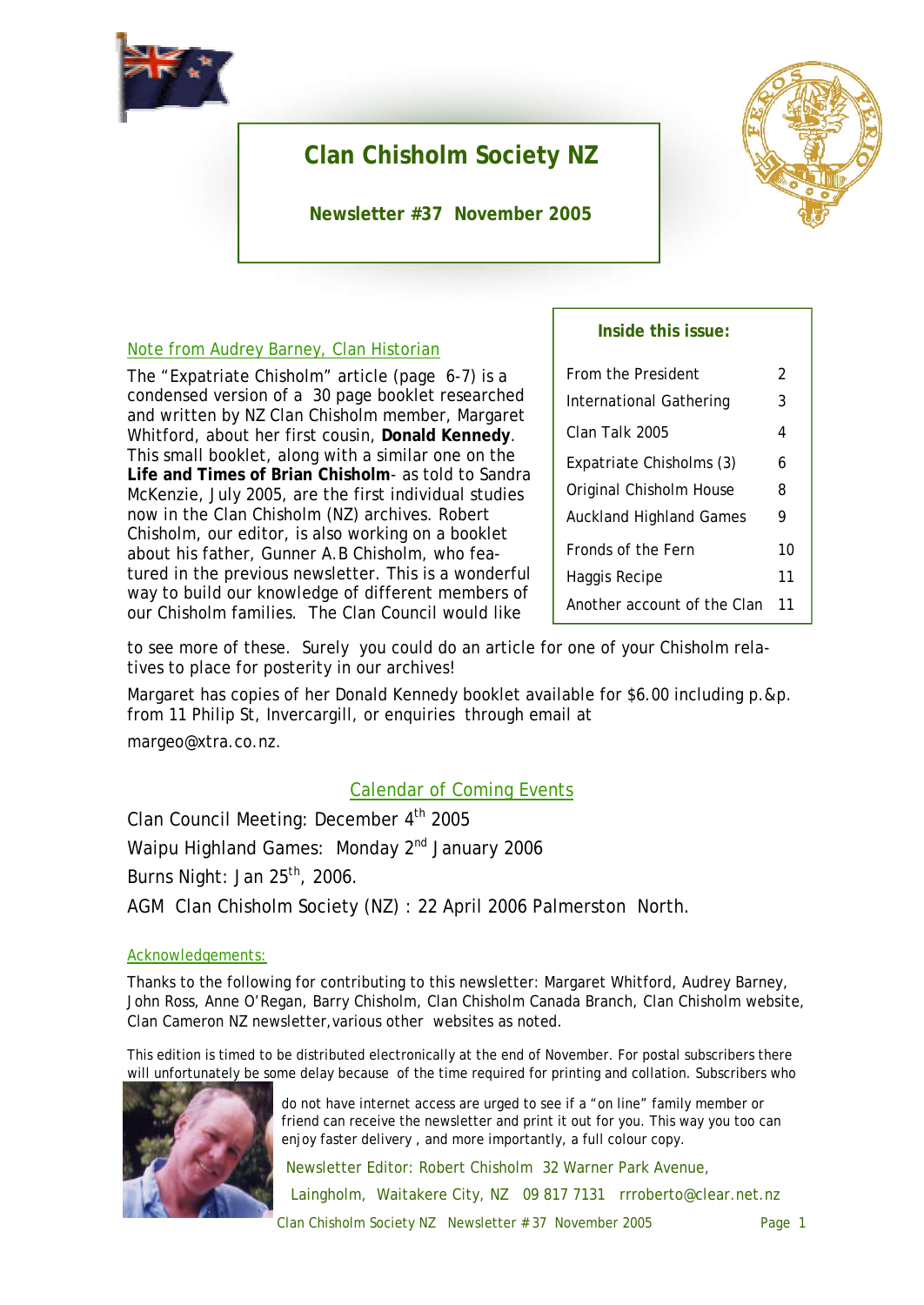# **From the President**

Greetings, dear people.

Your committee have settled on Saturday 22 April 2006 as the date for the next annual general meeting, and its associated gathering. It will be in Palmerston North, in the Wesley-Broadway Methodist Church lounge, 264 Broadway Avenue, from 10am till about 3.30pm. We hope to match this with a dinner somewhere in the evening, and some local-interest activities, including a drive through the Manawatu Gorge, and up the hillroad to the wind-farm, either in the second half of Saturday afternoon, or on Sunday morning.

For the international Chisholm Society, the big event coming up will of course be the 2006 Clan Gathering at Inverness, with a programme organised from July 23 through to July 29, with the formal business on the morning of the last day. Whether I'll get to it myself I don't yet know; yet urge anyone interested to book as soon as possible, because of the shortage of hotel capacity at that time of the year. The events are being organised by the UK branch, and you could contact its secretary, Susan Chisholm, at: susanchisholm@tinyworld.co.uk.

For the international genealogy database, Audrey Barney has successfully transferred the access-free NZ information to the coordinator, Jimmy Fitz-Gerald, in the USA. Helen Chisholm Black has resumed activities as webmaster for the www.ClanChisholmSociety.org website. Fay and Michael Chisholm, up in Gisborne, are doing fine work as the coordinators for the artifacts register.

As far as I've heard, no editor for the `Chisholm Chronicles' project has yet come forward to take over this role. Still, if you have any family stories about noteworthy Chisholms that you would like to send in for this, please send them to me, at any time.

Conversely, Audrey Barney has been discussing the compilation of another book on New Zealand Chisholms, to follow up the families of the `Pioneers', which would have more local interest. So, for accounts of your family which may be less exciting or remarkable, yet all the same well worth researching, recording and writing up for this other kind of book, do contact her.

Here's wishing all and each of you a marvellous Christmas, enjoyable holidays, and a grand year ahead.

John C. Ross

# **Welcome to New Members**

Roland Chisholm (Christchurch); Bruce Robert Chisholm (Christchurch); Shirley Chisholm (Christchurch); Robbie Chisholm (Christchurch); Douglas Frank Chisholm( Canada).



President: John Ross 8 York Place, Palmerston North (06) 357 4614. email: j.c.ross@massey.ac.nz Secretary/Treasurer, Barry Chisholm, Palmerston North :chis@paradise.net.nz

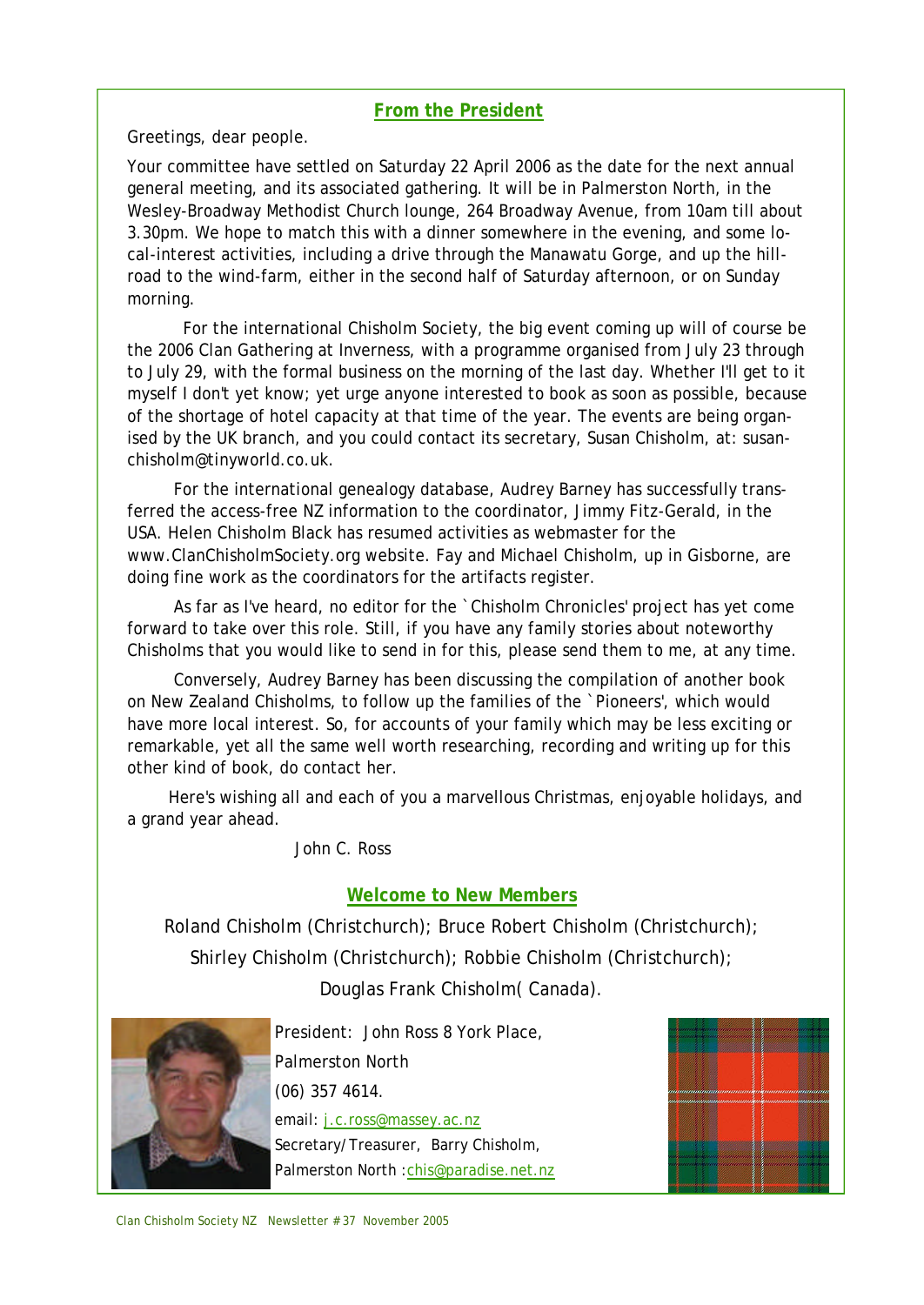# **THE CLAN CHISHOLM SOCIETY INTERNATIONAL GATHERING 2006**

The UK Branch will be hosting the 2006 International Chisholm Gathering, to be held in Inverness, Scotland on July  $22^{nd}$  through to July  $29^{th}$ , 2006. As on previous occasions, activities will be centred in and around Inverness and the historic Clan Chisholm lands. A tentative outline of the itinerary is given below. Planning is in its early stages and thus, exact details of events and costs are not yet available. The branch hope to be able to have firm plans in place by early next year. You are urged to attend as it will be a memorable event.

In view of the demand for hotel space in Inverness at that time of year, it is strongly suggested that you consider booking as soon as possible. In addition, a great saving can be realized if airline space is booked well in advance.

| Date:                                            | Event                                       |                                                    |  |
|--------------------------------------------------|---------------------------------------------|----------------------------------------------------|--|
| July 23                                          | Meet & Greet, Chieftain Hotel (No host bar) |                                                    |  |
|                                                  |                                             |                                                    |  |
| July 24                                          | Glen Affric- Coach tour & Picnic            |                                                    |  |
| Evening                                          | Chieftain Hotel: History Lecture            |                                                    |  |
|                                                  |                                             |                                                    |  |
| July 25                                          | Culloden & Kingussie, Highland Folk Museum  |                                                    |  |
| Evening                                          | Ceilidh & Buffet Supper-Venue               |                                                    |  |
|                                                  |                                             |                                                    |  |
| July 26                                          | Free day/Golf Tournament, Aigas GC          |                                                    |  |
| Evening                                          |                                             | Civic Reception & Buffet, Town House, Inverness    |  |
|                                                  |                                             |                                                    |  |
| July 27                                          | Detail-TBA                                  |                                                    |  |
| Evening                                          |                                             | President's Reception Ceilidh / Supper-Venue TBA   |  |
|                                                  |                                             |                                                    |  |
| July 28                                          | Glen Cannich Coach Tour, Lunch at Erchless  |                                                    |  |
| Evening                                          | <b>Inverness Military Tattoo</b>            |                                                    |  |
|                                                  |                                             |                                                    |  |
| Annual General Meeting & BBQ<br>July 29-am       |                                             |                                                    |  |
|                                                  |                                             |                                                    |  |
|                                                  |                                             |                                                    |  |
| A choice of graces                               |                                             |                                                    |  |
|                                                  |                                             | (from Clan Cameron Newsletter)                     |  |
| Church of England                                |                                             | Church of Scotland                                 |  |
| Oh Lord, grant that we may not be like porridge: |                                             | Oh Lord, grant that we may not be like cornflakes: |  |
| -stiff, stodgy, and hard to stir,                |                                             | -lightweight, empty and cold,                      |  |
| but like cornflakes-                             |                                             | but like porridge                                  |  |
| -light, crisp, and ready to serve.               |                                             | -warm, comforting, and full of natural goodness.   |  |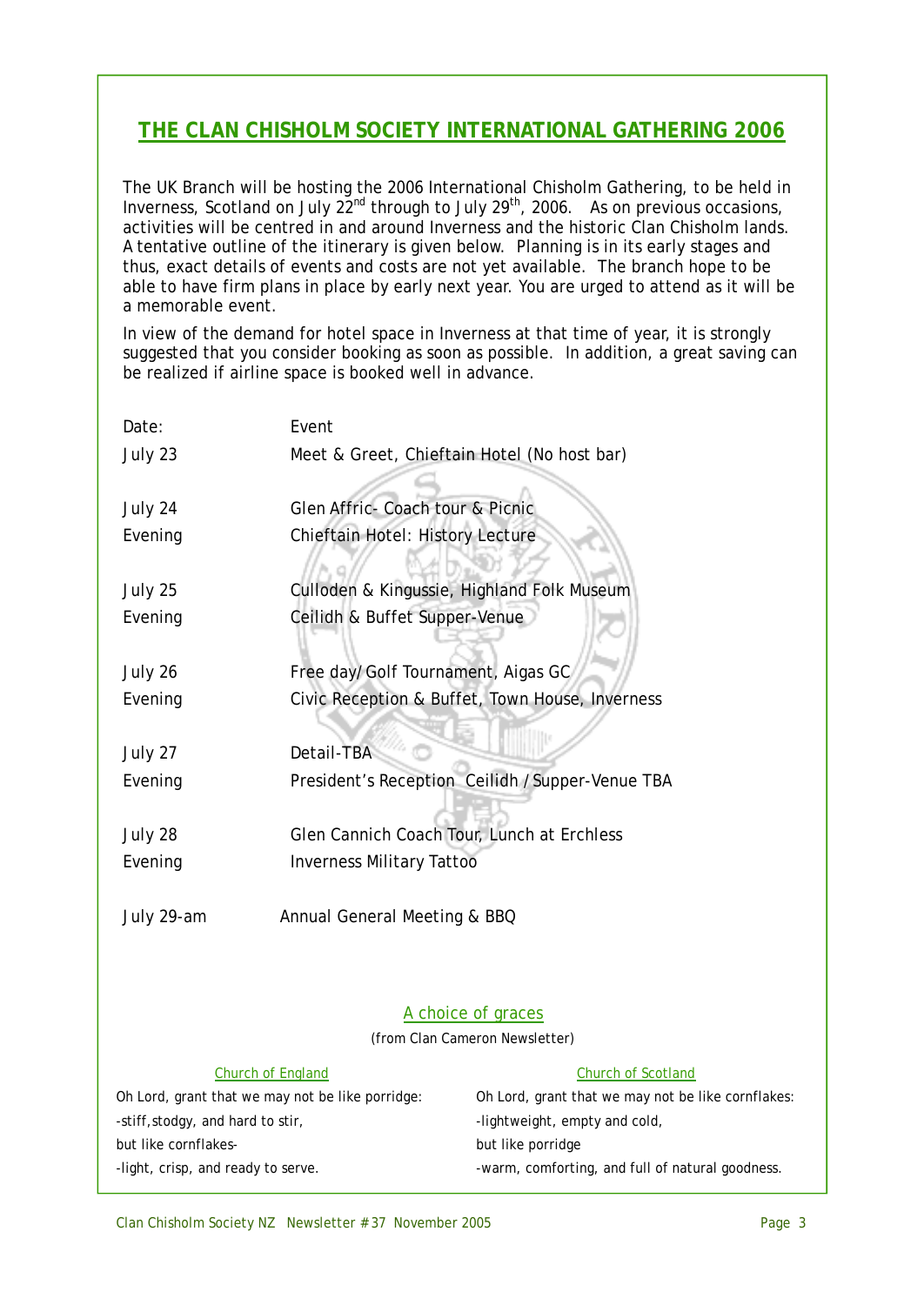# **Clan Talk, 2005 . Audrey Barney, Clan Chisholm NZ Historian**

*Part 2 of Audrey's address to the 2005 AGM, Chisholms at War, was published in the preceeding issue as part of ANZAC commeroration.*  Part I of the address dealt with the settlement of Christchurch, and *is published below:*



Well here are the Scottish Chisholms meeting in the most English of New Zealand's cities. But it is not generally known or talked about that there are elements of a Scottish – and possibly a Chisholm beginning in this English Christchurch.

Not often considered is that, Christchurch's beginnings were before 1850 and the arrivals of the First Four Ships – the outer areas of Christchurch were actually settled earlier by Scottish brothers. The Deans brothers from Ayrshire, Scotland, William and John, actually took up land here as early as 1843, and they named Christchurch's jewel – the Avon River, after a stream which flowed through their hometown, Riccarton, in Ayrshire, Scotland. And of course, they called their land on what was originally the outskirt of Christchurch, Riccarton. So the Avon, which flows thru the centre of this most English of cities, is named after a Scottish stream.

It is now also recognized by some, that there was a strong possibility that there was another Scottish element in Christchurch's founding, and this time the name Chisholm is quoted. According to a Christchurch historian, Ron Chapman, when he was doing detailed research into his wife's great great grandparent's arrival in Christchurch in 1851, after a series of research queries, he was told of the existence of two letters in the Wiltshire Record office. On his reading the letters Ron quickly saw that here could be the answer to one of the mysteries his own research had thrown up. Just where had the unskilled and labouring emigrants come from at the last minute to fill the First Four Ships? These letters, while not specifically saying so, led him to put forward the hypothesis that it was likely a Chisholm, Caroline Chisholm ,who saved the dreams of the original Canterbury Association, to found a Church of England settlement in Christchurch, from disaster.

In their planning, the Canterbury Association had agreed to buy 33,000 acres from the NZ Company for 1 million pounds by April 30, 1850. Their many advertisements and talks nationwide to persuade the landed gentry and the moneyed of England to buy this land at £3.00 per acre, and settle in this new idealistic Anglican settlement they were setting up, only produced eight buyers by the cut off date of April 30. Although part of the £3.00 they paid for their land was to be available for them to pay for their own servants and labourers, the numbers of working class emigrants were as lacking as the owners. The Association struggled on, advertising and by word of mouth, with the date of the sailing of the Four Ships set for September 1 fast approaching. By the end of July, with just eight weeks to go, only 3000 acres of land had been sold, that was less than 1/10 of what they had hoped for, and with five weeks to go, only half the steerage berths had been filled. This inability to both sell land and find working class emigrants meant the Association was short of money to develop the site as planned.

Fitzgerald, the immigration officer, tried to get the Canterbury Association executive to let him open up the berths for working class people to recruiting agencies throughout Britain, but they refused as they felt this would produce inferior people and they'd have non Anglicans settling in their colony!

Early in August, members of the management committee managed to find some working class migrants from various sources. In all Ron Chapman can account for 380 steerage passengers being found by the end of August. Yet the Four Ships brought 575 steerage passengers. So where did the additional 195 come from?

The two letters that have been found in the Wiltshire Record Office shed some light on this mystery. They were both written by Caroline Chisholm to Sidney Herbert, M.P., who was a member of both the Canterbury Association and a member of Caroline Chisholm's Family Loan Society Committee, which was actively engaged in sending emigrants to Australia. So Herbert would have been very involved in migration and aware of the difficulties the Canterbury Association was having in finding working class Anglicans to fill the First Four Ships, and likely discussed this with Caroline who was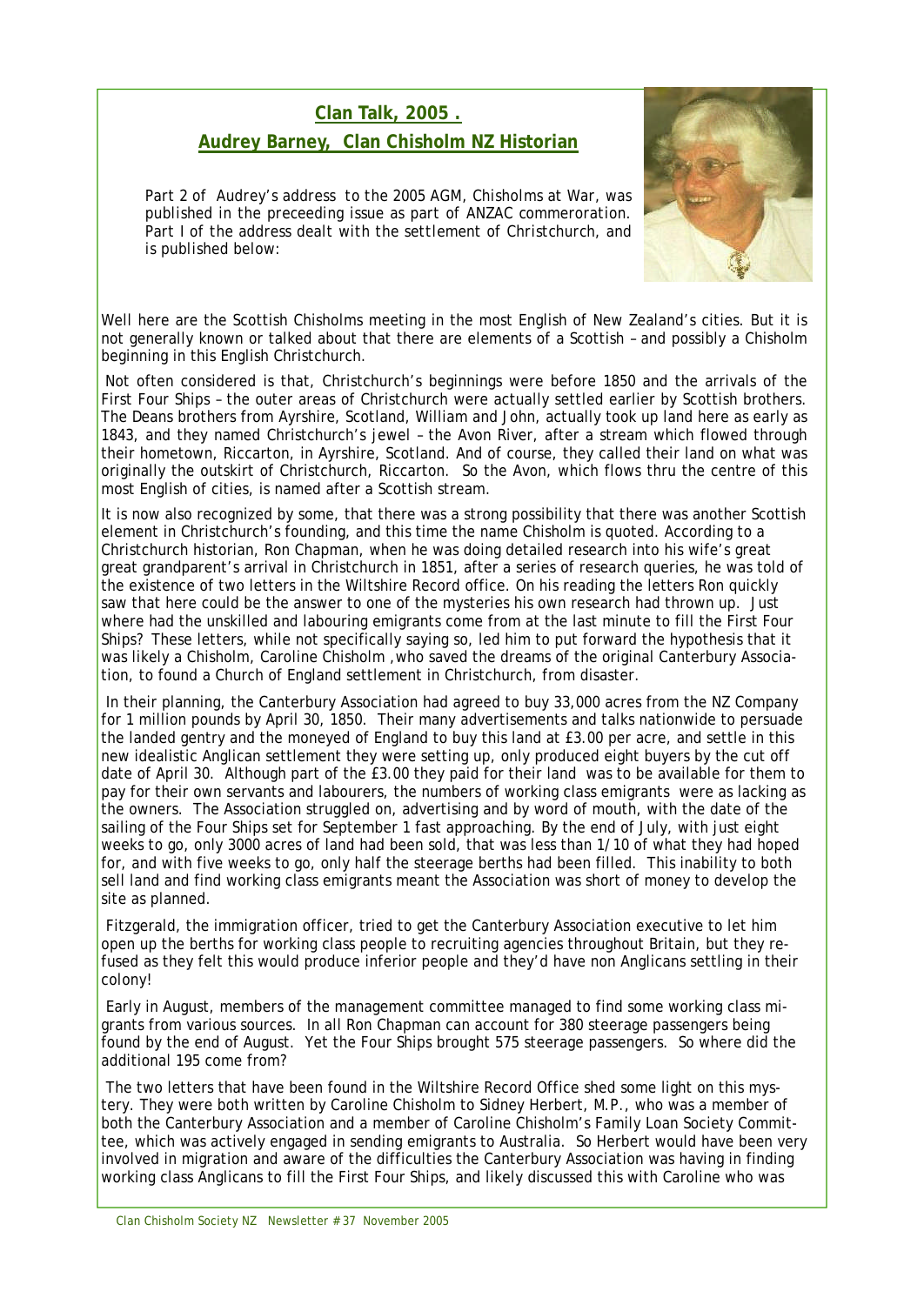involved in sending migrants to Australia.

At the last minute some concessions, on the religious affiliation of migrants, were made. But the problem of filling the boats continued. On August 20, 10 days before sailing, Caroline Chisholm seems to enter the picture, in the form of the Wiltshire letters.

It seems the Canterbury Association agreed to Caroline's terms and offered either free or loan passages to her Society if she would JUST send selected people to fill their ships, and this without any restriction on the religious affiliation of Caroline's people. In the postscript in her second letter to Sidney Herbert, written three weeks later, Caroline makes a rather ambiguous statement that "The Canterbury Association sent 374 in their first Four Ships, cabin passengers included". Ron Chapman's figures don't add up to this many, and although Ron wrote his article nearly twenty years ago, in recent correspondence he says the small amount of extra material he has found in further research still does not completely verify his theory on Caroline's involvement.

Chapman has seen a further letter written on August 24, 1850 by Henry Sewell, who was the Canterbury Association's Deputy Chairman, to Lord Lyttelton, saying "You will be pleased to hear that our ships are filled, with considerable surplus for the next ship which will sail on the  $17<sup>th</sup>$ ."

So it does seem as though it was Caroline Chisholm who, between August 20 and 24, provided the Canterbury Association with a large number of migrants to fill the first four ships and saved the Canterbury Association from disaster.

But other Chisholms were slow to follow up this beginning by making Anglican Christchurch their home. **Robert Alexander Chisholm**, Edinburgh born and Auckland domiciled, had a brief sojourn in the Union Bank of Australasia in Lyttelton in 1860 before transferring to Timaru. **Duncan Roderick Chisholm**, a son of Duncan Chisholm of Nelson, was also briefly in Christchurch in the 1880s as a commercial traveller, while **Hugh Marshall Chisholm**, from Roxburghshire, worked for a year in Christchurch on his first arrival, in 1887, before moving to Dunedin. It wasn't till the turn of the century that Christchurch had long staying Chisholms living in its midst.

The first known long stayer was **Robert Alexander Chisholm**, who had been for a short time in Lyttelton in 1860, and who retired to Christchurch from the Bank of New Zealand in Invercargill in 1899, lived here for nearly 20 years before his death. What a change to today – a quick look through five Electoral rolls covering the Christchurch region for 2004, shows Christchurch much more favoured with 84 Chisholm adults found living here, and that doesn't take into consideration those with a maternal Chisholm link, like the Hoods or O'Donoghue or Stewart families.

From the original Chisholm families who came to New Zealand, I have noted 6 have descendants living in Christchurch today (Yvonne's, Jessie, the Timaru family, Angus's, the Nelson family,and Joseph's).

So English Christchurch, now sprinkled with quite a lot of Chisholms, "Thanks for having us".



**Snippet from Canadian Newsletter from Bennie Chisholm, of Sidney, B.C…. KIWIS VISIT VANCOUVER ISLAND**

On June 9<sup>th</sup>, Merritt and Bennie hosted a buffet

supper for Audrey and David Barney of New Zealand. Attending were Canada Branch Past- President Ian and his wife Catherine, Bill and Jan, Irene and Jim, Randy and Cheryl, Lyndon, Adelia, Joyce Nordham, Marlene Chang, and Elaine and Bob Olafson.

The rainforest around our home surprised Audrey and several times she remarked on how different

Canadians are from Americans. She concluded we are like Kiwis – mice living beside elephants (Australia and U.S.A.). Her contagious enthusiasm for Chisholm genealogy continues to cross international borders.

Audrey and David's visit was a real treat.

We wish them good luck and best wishes on their return Down-Under.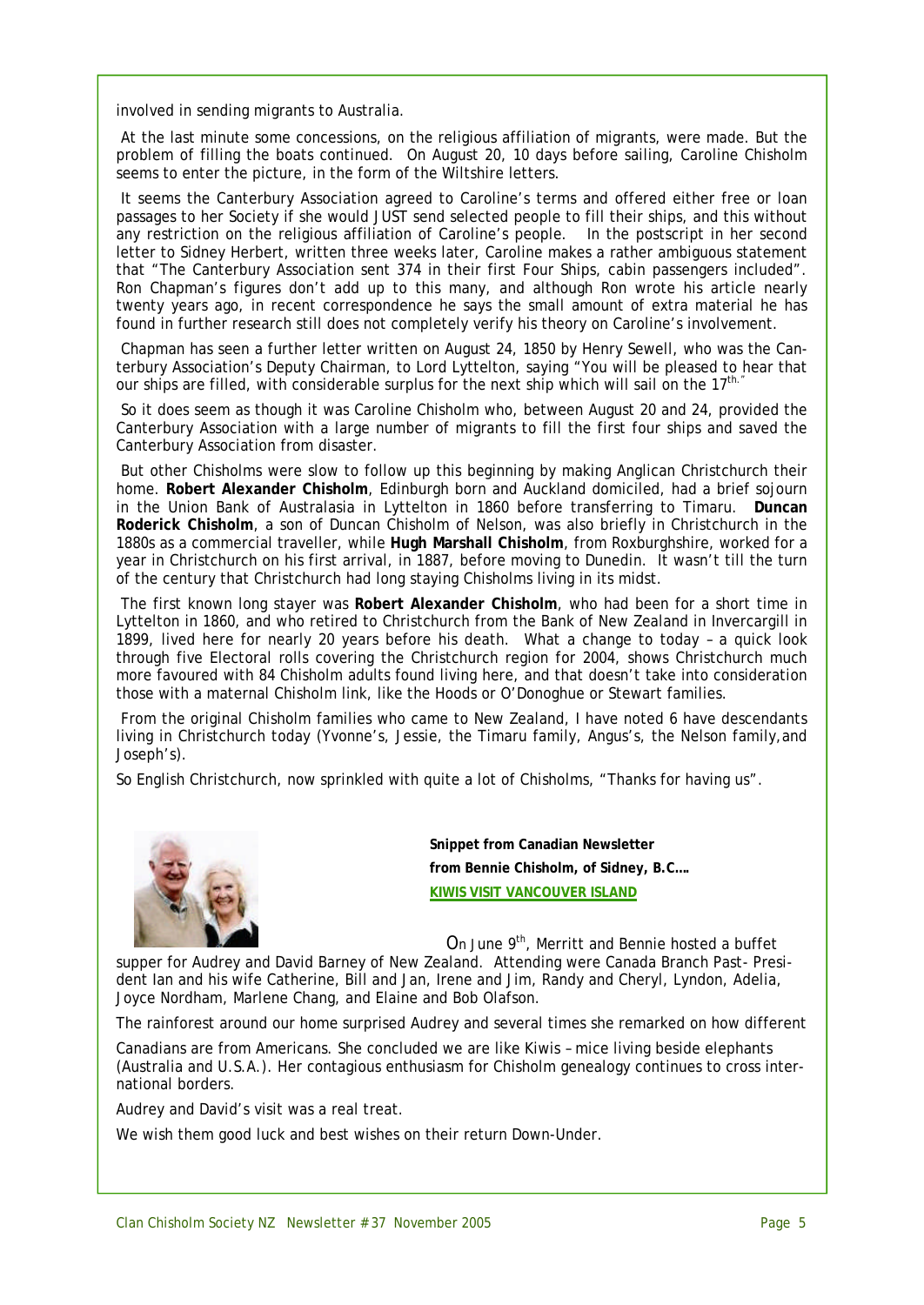#### **EXPATRIATE CHISHOLMS :(3)**

#### **DONALD GILBERT KENNEDY DSO, 1898-1976.**

#### **Teacher, Ethnographer, Colonial Service Officer, Coast watcher, Guerilla Fighter,Planter**

#### Researched & written by Margaret Whiford, edited by Audrey Barney

For most of his adult life, Donald Gilbert Kennedy, the eldest grandson of Archie and Isabella Chisholm of Springhills, Southland, worked and lived outside New Zealand.

As a boy, he had lived in Tokarahi, outside Oamaru, where his father worked on the Railways, and after his primary schooling there, he had taken the train each day 35 miles to Oamaru to attend Waitaki Boys' High School. This was followed by two years at Otago University where his interests were aroused by the work of H. D. Skinner, a well-known anthropologist. In the last months of World War I, he was called up and never returned to university, but his interest in Pacific Island cultures never waned.

Instead of university, over the next few years he taught, including a spell in Dannevirke, where he met, and in 1920, married another Dannevirke teacher, Nellie Chapman. By 1923, he had joined the Western Pacific High Commission, and took up a post as Headmaster of a new school on Vaitupu Island in the Ellice Islands (now called Tuvalu). The people of Vaitupu owe Donald Kennedy a tremendous debt of gratitude, for although his reputation was one of a hard man and strict disciplinarian, in the fifteen years he lived there, not only did he obtain a deep knowledge of the islanders language and culture resulting in a series of published monographs,  $1$  but also he was able to demonstrate his resourcefulness and practical ability, building with his pupils, a boat, the *Namolimi<sup>2</sup>* , which enabled them to set up a Co-operative store, and to receive and send goods to and from the main island of Funafuti. Even more resourceful was his success with few tools or conventional materials, in building a 150' radio mast and teaching his pupils the intricacies of building a transmitter;<sup>3</sup> at a time when even in New Zealand few people had a radio.

His wife too, knew how to work a transmitter, and as Nellie was living in Oamaru with her inlaws and their young children, Donald was able to keep in touch. He appreciated her ability when the time came to correct the proofs for the book<sup>4</sup> he had written, as from New Zealand it could be published much more quickly. It was about this time that Donald began sending back to Dr. Skinner, now the Curator of the Otago Museum, who had been an encouraging mentor all through Donald's ethnographic work, a large collection of artifacts, so that today, the Ellice Island collection in the Otago Museum is without rival in any other Museum worldwide. His correspondence with Skinner is preserved in the Museum's archives and has been used for this article.

Donald's organizational and leadership ability was recognized when in 1939 he was promoted to the position of District Officer for a large area in the Solomon Islands. Few could have envisaged the talents he would display so soon to successfully wage his own private war as a Coast watcher well behind enemy lines in New Georgia. His choice of a base behind the enemy lines on an old plantation at Segi was a strategic success, and remained till almost the end undetected by the Japanese. The sea routes around Segi were uncharted and had dangerous reefs, and there were no tracks leading there. As well, it was visually placed near both the air and sea routes used by the Japanese as they pushed south. His radio skills were invaluable, and all the Coast watchers in the area were glad of his ability to repair any radio, and men often canoed for two days to reach him with their broken radio equipment. He had been in the Solomon Islands long enough, too, to be able to impress the native population with the necessity for loyalty and his base at Segi became like no other, with its mess facilities, its ever increasing range of weapons, its flotilla of schooners,<sup>5</sup> its radio repair shop and even a prisoner of war compound.<sup>6</sup> Donald's guerrilla type war was most successful with many Japanese casualties but few on his side. With his cooperation, the Americans were in late 1943 able to build undetected,  $^7$  their first airfield behind enemy lines, and Donald's private war was over<sup>8</sup>. It is no surprise that he was awarded a DSO and United States Navy Cross.

Donald was sent on long overdue leave to New Zealand, where he remarried in Hastings, a war widow, Mary Campbell, before it is thought the family went to England to take up a long delayed scholarship at Oxford to further research his *Handbook of the language of the Ellice Islands: a*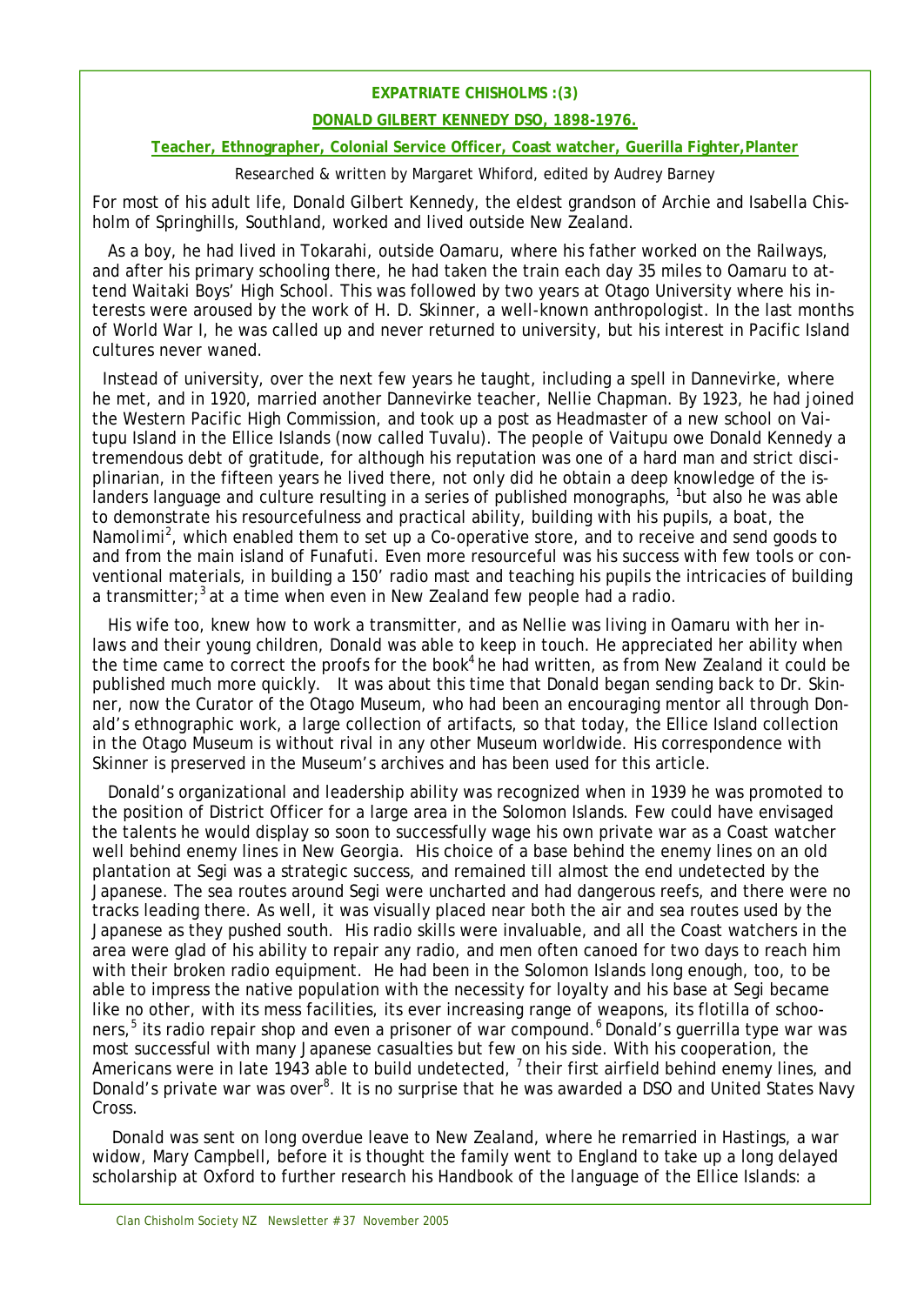*practical guide for District Officers,* which was published in Suva in 1945.

On return he and Mary lived for a while on her parent's farm in Hawkes Bay, but Donald was requested back into service, to help repatriate islanders. During this period, one of the islands he revisited was Vaitupu. This was fortuitous for the people of the now over populated island, as Donald had heard of the upcoming auction of the island of Kioa, near Taveuni, Fiji. The people of Vaitupu, had been granted a large sum of money for their co-operation and help in World War II, so Donald persuaded the people to use this money to buy Kioa, and transfer some of their people there to ease the population pressure on their home island. On the 15<sup>th</sup> of June 1946, Kioa was purchased for the people of Vaitupu for £3000. It is thought Donald helped transfer the islanders to Kioa. He left the Colonial Service in 1947 and with his war gratuity, bought his own island – Waya, a small 13-acre island off Kadavu<sup>9</sup>, near Suva, where he moved with some of his loyal Ellice Island people and turned his hand to being a planter. Once more, houses were built, and another wooden schooner, the *Mother Goose* was built to transport their goods to and from Kadavu and the Fijian mainland. He was to live on Waya for nearly twenty years.

In 1971, in failing health, he reluctantly sold his island and his much loved schooner and with his third wife, Emmeline, an Ellice Islander, returned to New Zealand, settling at Bayley's Beach, near Dargaville, where he died five years later.

<sup>1</sup>Published originally in the Polynesian Society Monographs, and renamed as *Field notes on the culture of Vaitupu, Ellice Islands.*

<sup>2</sup>Still known to be in use in 1983.

<sup>3</sup>Some of his pupils, whom he taught radio skills, became valuable coast-watchers during WWII. For his resourcefulness in this see *Laracy, H. ed. Tuvalu: a history p.138*

<sup>4</sup>*Field notes on* t*he village of Vaitupu*, *Ellice Islands*. 1931. Donald acknowledged Nellie's role in his introduction.

<sup>5</sup>Among them the 14-ton *Waiai* and the 10-ton *Dadavata*,

<sup>6</sup>This was used for Japanese they caught.

<sup>7</sup>Built and operational in 10 days!

8For more details of Donald's war see Feldt, E. *The coast watchers*. 1946; Horton, D.C. *Fire over the islands: Coast watchers of the Solomons,* 1970 and Lord, W. *Lonely vigil*. N.Y. 1977.

<sup>9</sup>He also owned 30 acres on Kadavu, which was leased to a Chinese Fijian as a vegetable plantation.



Right: Donald (Bert) Kennedy

Left: **U.S. Marine Raiders** in action, Guadalcanal & New Georgia 1943.

*During June 1943,the Japanese used some of their reinforcements to extend their coverage of New Georgia. They ordered a battalion to Viru with instruc-*



*tions to clean out native forces operating in the vicinity of Segi. The Solomon Islanders, under command of Coastwatcher Donald G. Kennedy, had repeatedly attacked enemy outposts and patrols in the area. As the Japanese battalion advanced units closer to Segi Point, Kennedy requested support. On 20 June Admiral Turner ordered Lieutenant Colonel Currin and half of his 4th Raiders to move immediately from Guadalcanal to Segi. (US military history source)*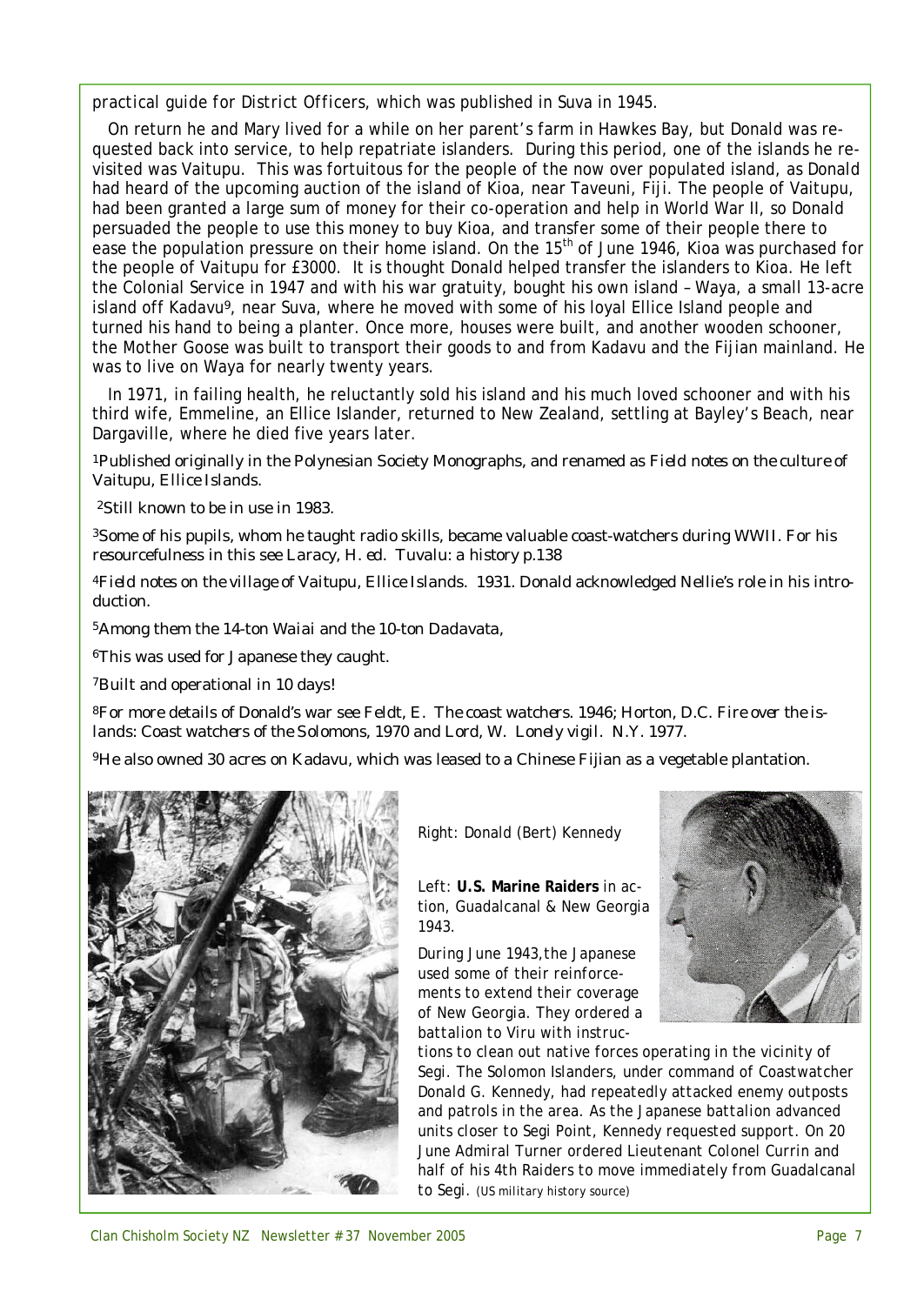# **ORIGINAL CHISHOLM HOME**

It was with some surprise to learn that one of the remaining original homes in Parnell, Auckland, had been built by or for Robert Chisholm around 1863. This fine home in Burrows Avenue, photographed below still stands, loved and cared for, just round the corner from Bishop's Court in St. Stephens Avenue. (picture below)

Discovery of its origin was made recently by an Auckland architect, researching the Burrows family, who found the name of Robert Chisholm on an original map done by John Kinder.<sup>1</sup> Robert Chisholm evidently leased the land for a 15-year period from Lieutenant Colonel Hulme, and built the two storeyed home shown below in 1863/64. After five years, Robert Chisholm, whose large family had mainly by then left home, assigned the remaining lease on the property to an Anglican missionary, the Rev. Robert Burrows. When his lease ended the Rev. Burrows took up the purchase rights on the land to build two houses, but returned the original Chisholm house to the Hulme family, as Lieut. Colonel Hulme had died in the late 1850s. Another of Lieutenant Colonel Hulme's homes, Hulme Court, built of bluestone in 1843, and now the oldest remaining house in Auckland, stands close by in Parnell Road.

After he transferred the lease on his Burrows Ave. home, it would appear Robert Chisholm spent most of his time in his "large and handsome home"<sup>2</sup> on the Whau peninsula, (now Avondale) which burnt down in 1874.

<sup>1</sup> Available from Kinder House, Ayr St., Parnell for \$2.00

<sup>2</sup>*Daily Southern Cross*, Apr 20, 1874

Do you have anything to share in the newsletter. Some piece of Chisholm family history?

Something current? A local event which you think may be of interest. Perhaps a theme or a specific topic which you would like to see bought into a future edition of the newsletter.

Just phone, write, or e-mail to the editor. Your feedback is most welcome.



#### **Book Review**

*The Mussel Poachers of Orere Point* by Duncan Chisholm (Hazard Press,\$29.99)

This is Duncan's third book to be published. The first two were fact based fiction, this one is all fact, but sometimes reads like fiction. It's a real life adventure story about a slice of New Zealand History that few people know about. The Hauraki Gulf in the 1970's and early 80's, was being plundered, and the greatest prize were the large, juicy, tender mussels just out from Orere Point. For the poachers it was a full time tax free occupation, they had a ready cash market in the pubs of Auckland. For the small but dedicated team of MAF field officers, those Piscatorial Policemen as the magistrate once said, it was a dangerous game, often in the dead of night, trying to catch the highly mobile and often aggressive poachers. Duncan was one of those officers, and this book is based on his job diary. This book is a good read, and a must for any fisherman's library.

Other books by Duncan Chisholm:

*Those Piscatorial Policemen*

*Just a no count poacher.*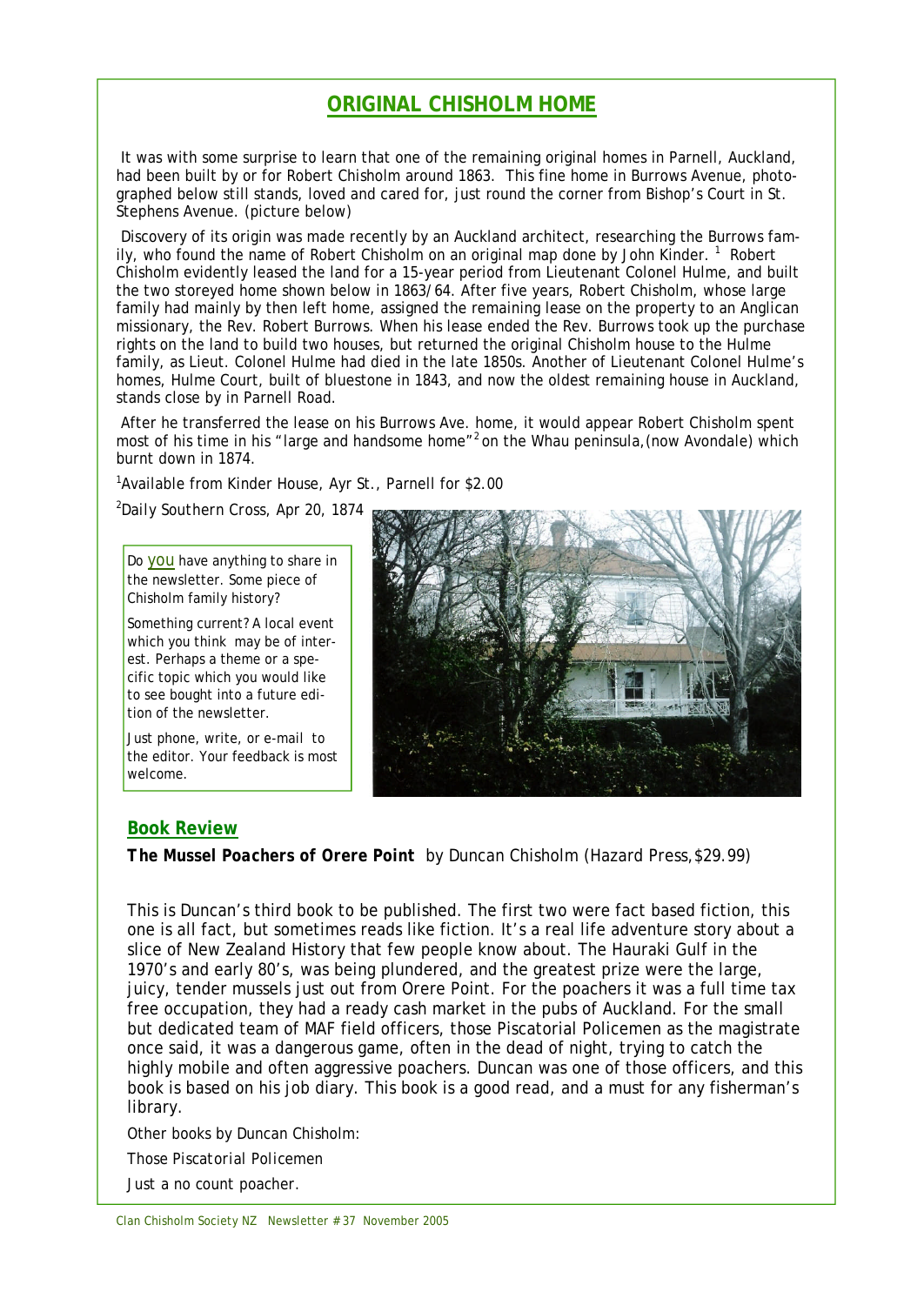#### 30<sup>th</sup> Annual Auckland Highland Games

The Clans gathered at Three Kings Reserve on Sat. 19 Nov, for the 30<sup>th</sup> Annual Highland Games. Many Clan Societies were present, and they provided information tents displaying various aspects of their clans and societies. All were welcomed ,in the beautiful Gaelic Language, and the clans were led by pipes and drums in a march past...... Cameron, Campbell, Davidson, Donald........ MacMillan, Munro, Ross,Wallace, to name a few. Clan Chisholm was represented at least by 3 members of the audience. A question to the next AGM could be "is there any interest amongst Clan Chisholm society members to organize an official presence at such events?"

The Games featured the strong man events, Pipe and drum competitons, Highland and Scottish country dancing, Haggis hurling, plus Viking battle re-creations. At lunchtime a rather large haggis was piped in to centre stage, and before being divided and consumed by the hungry crowd, it received the honour of a traditional address. The stirring rendition of Rabbie Burns' address to the haggis was a highlight of the day.

*Fair fa' your honest, sonsie face,*

*Great chieftain o' the pudding-race!*

*Aboon them a' yet tak your place,*

*Painch,tripe,or thairm:*

*Weel are ye wordy o'a grace*

*As lang's my arm.*

For a full copy of this Ode, go to Robert Burns Country (www.robertburns.org/works) This is a great website, and has modern transla-

tions of some of the more obscure words. For those wishing to produce,



The pipes and drums lead the clans at the opening of the games

and consume, a Haggis on Burns night (Jan 25) , many recipes will instantly appear under a google search for *Haggis Recipe* including ,Vegetarian Haggis. Any members without internet access can phone or write to the editor, and I will post some to you. I have selected a particularly colourful example and printed it on page 11, others are much simpler.

The Highland Games ,sponsored by the City of Auckland, were opened by the Mayor, Dick Hubbard, who revealed his 50% Highland heritage (mother's side). He added an interesting twist to the old coal to Newcastle story, he is now selling his porridge in Scotland. It must be good, the canny Scotsmen keep buying it despite being a few penneth dearer than the local brews.

#### Editor



### **Website of the month:**

Photo album style website, read about William Chisholm and his descendants. In 1827 he founded the town of Oakville ,Lake Ontario, built a large residence, named it Erchless, and it remained in the family for six generations. Now it's the City museum.

Go to: images.halinet.on.ca/. Lots of pictures, lots of pages, can take a wee time to load. William's father left Croy, near Culloden, in the 1760's, and settled initially in New York State. After the American Revolution he crossed into Canada. Hazel Chisholm Mathews has an unpublished manuscript of her ancestors, "The Chisholms of Croy", held at the Oakville

Go to:www.**oakville**museum.ca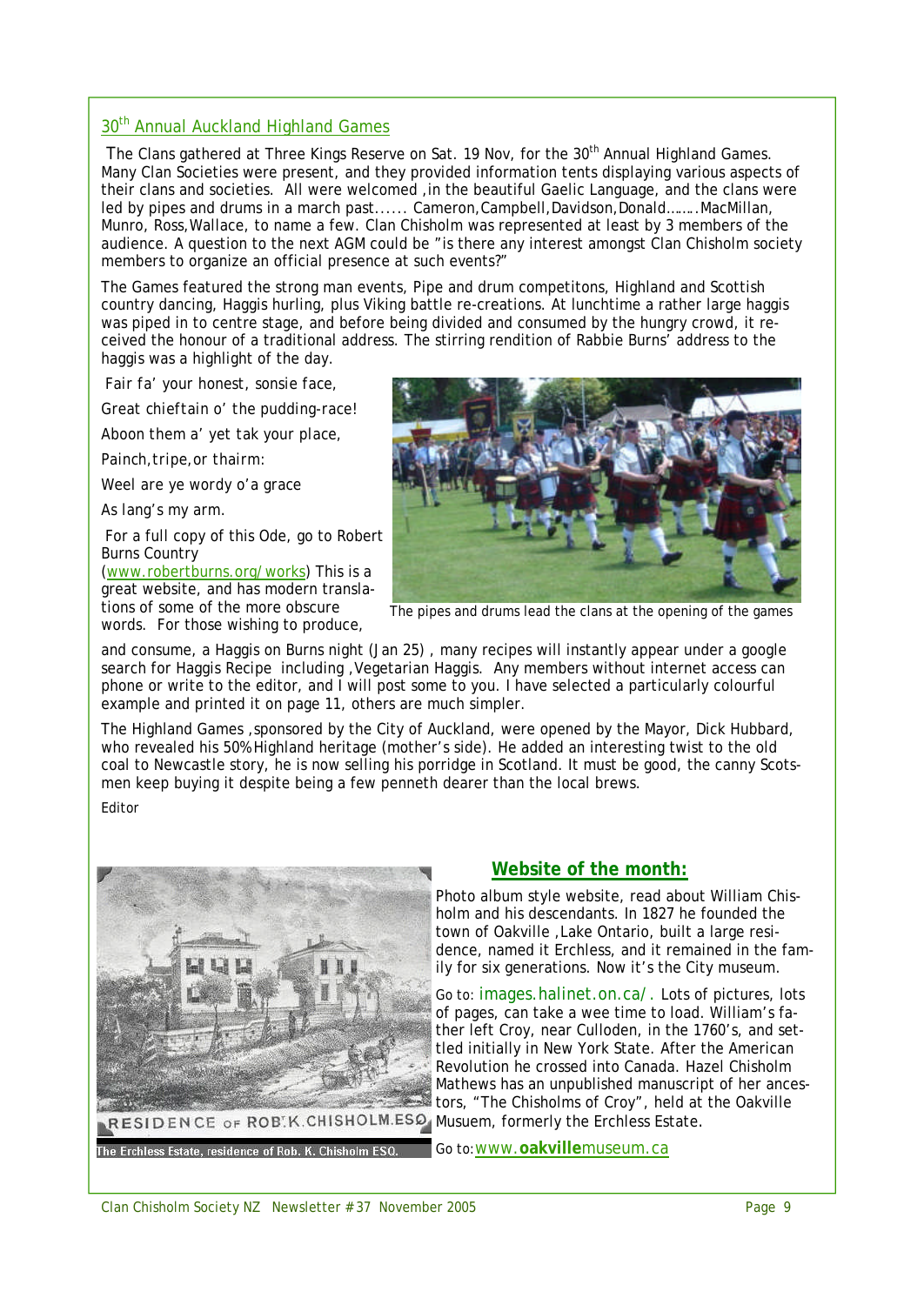



With sadness we have to record the passing of two people associated with

Clan Chisholm: Paul Frederick Chisholm of Calgary, Canada, and Catherine McKechnie, of Auckland. The society extends its deepest sympathy to the families.

**Paul Frederick Chisholm,** who was born in Wellington in 1929, and died in Calgary, Canada in June 2005 was a great grandson of Joseph Wilson Chisholm whose arrival in NZ in 1854 was celebrated in a family gathering last year. Paul, although unable to be present, with his long term passion for all things Scottish and his Chisholm family in particular, took keen interest in both this



gathering and the Chisholm book which was published at this time. He was already a Foundation member of the Canadian branch of the Clan Chisholm Society, and decided to join his sister ,Anne O'Regan, as a member of the NZ branch. He made regular visits back to NZ with his wife. He was so delighted that two of his sons and their wives, and 3 of his grandchildren, also visited NZ, and he was able to show them the country and areas he had grown up in ,and which meant a lot to him.

Paul spent some months in previous years staying in Scotland, and one of his most enjoyable and memorable visits was to Erchless Castle where he fronted up and rung the doorbell. After some discussion on the doorstep he ended up being shown through the Castle by the Caretaker.

He had a large Chisholm crest handcarved, and this hung in pride of place over the fireplace in his home, as well as another carving of part of the family crest which hung over his staircase draped with a length of Chisholm tartan. He was extremely proud of his Chisholm heritage."

# Catherine McKechnie, late of Avondale (born Cathie May Chisholm)

Cathie Chisholm was the first born child of Alexander Chisholm, and first grandchild of Allan Chisholm, the colonial pioneer who made his way from Scotland to Dunedin 1871. She was only 4 years old when her father died, victim to the influenza epidemic of 1918, the same virus which is reappearing in 2006.

One early memory which Cathie shared with me, was her grandfather Allan Chisholm taking her on his knee and giving her a little talking to. "*Cathie*",



he said, "*promise me only two things. Never marry a gambling man, and never marry a* 

*Sassenach*". Allan Chisholm would have been a Highlander of 5 post Culloden generations, this little comment shows how deeply some things become etched in the heart. As it turned out, Cathie married four times, and whether by design or chance, not one of the men was a Sassenach.

Cathie was always her own person, and as a young woman she launched a mini counterreformation, by rejoining the Catholic Church. (This branch of the Chisholms had become Presbyterian over 100 years earlier). She was very happy with her choice, and found great comfort in the Roman Catholic faith.

Cathie is survived by the grandchildren and great grandchildren of her late daughter Barbara, and by her younger daughter Jacqueline Nell (Jackie) and her children/grandchildren. Jackie takes a keen interest in Clan Chisholm affairs and is likely to become a new member in the coming year.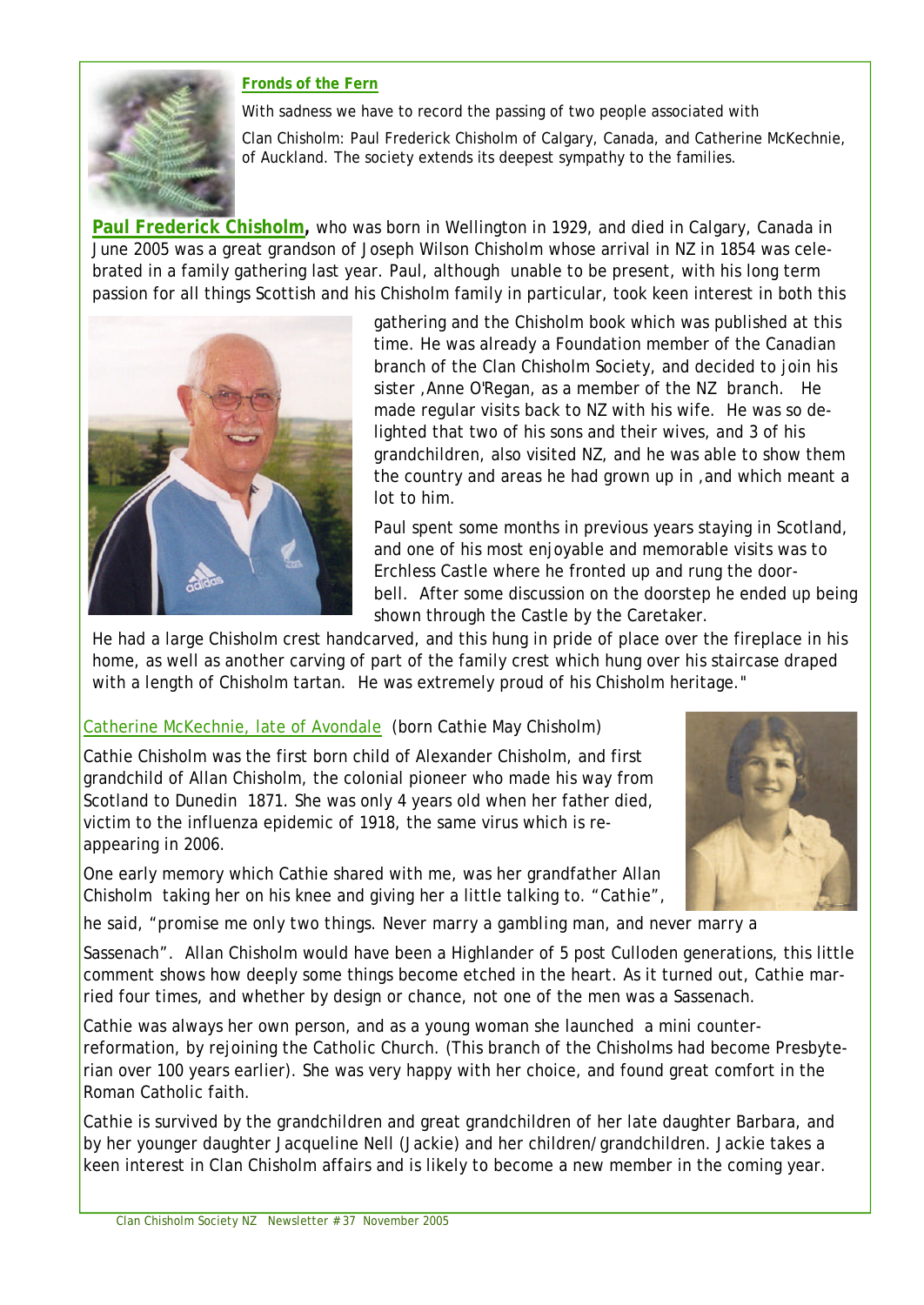#### **A Detailed Haggis Recipe** (from Michael Prothro, mprothro@nwark.com)

1 sheep's stomach, thoroughly cleaned, The liver, heart, and lights (lungs) of the sheep

1 lb Beef suet, 2 large Onions, 2 tb Salt,1 ts Freshly ground black pepper, 1/2 ts Cayenne or red pepper, 1/2 ts Allspice, 2 lb Dry oatmeal (the old-fashioned, slow-cooking kind), 2-3 cups broth (in which the liver, heart and lights were cooked)

What you need: Canning kettle or a large spaghetti pot, 16- to 20 quart size with a lid to fit it; meat grinder; cheesecloth

What to do: If the butcher has not already cut apart and trimmed the heart, liver and lungs, do that first. It involves cutting the lungs off the windpipe, cutting the heart off the large blood vessels and cutting it open to rinse it, so that it can cook more quickly. The liver, too, has to be freed from the rest. Put them in a 4 quart pot with 2 to 3 cups water, bring to a boil, and simmer for about an hour and a half. Let it all cool, and keep the broth.

Run the liver and heart through the meat grinder. Take the lungs and cut out as much of the gristly part as you easily can, then run them through the grinder, too. Next, put the raw beef suet through the grinder. As you finish grinding each thing, put it in the big kettle. Peel, slice and chop the onions, then add them to the meat in the kettle. Add the salt and spices and mix.

The oatmeal comes next, and while it is customary to toast it or brown it very lightly in the oven or in a heavy bottomed pan on top of the stove, this is not absolutely necessary. When the oatmeal has been thoroughly mixed with the rest of it, add the 2 cups of the broth left from boiling the meat. See if when you take a handful, it sticks together. If it does, do not add the third cup of broth. If it is still crumbly and will not hold together very well, add the rest of the broth and mix thoroughly. Have the stomach smooth side out and stuff it with the mixture, about three-quarters full. Sew up the openings. Wrap it in cheesecloth, so that when it is cooked you can handle it.

Now, wash out the kettle and bring about 2 gallons of water to a boil in it. Put in the haggis and prick it all over with a skewer so that it does not burst. You will want to do this a couple of times early in the cooking span. Boil the haggis gently for about 4 or 5 hours. If you did not have any cheesecloth for wrapping the haggis, you can use a large clean dishtowel. Work it under with kitchen spoons to make a sling with which you can lift out the haggis in one piece. You will probably want to wear lined rubber gloves to protect your hands from the hot water while you lift it out with the wet cloth. (You put the dish cloth in the pot only after the haggis is done; you do not cook the towel with the haggis as you would the cheesecloth.)

Note: Even if the butcher has cleaned the stomach, you will probably want to go over it again. Turn the stomach shaggy side out and rinse. Rub it in a sinkful of cold water. Change the water and repeat as many times as necessary, until the water stays pretty clear and handling it does not produce much sediment as the water drains out of the sink.

Serve with Tatties and Neeps, and single malt whiskey.

### **Another Account of the Clan**

*Editor's note. This is an article directly taken from a website. Unfortunately I cannot remember the name of the website to pay due acknowledgement. This article is just one person's interpretation of some otherwise well known pieces of Chisholm History. As with many things drawn directly from the internet, the accuracy is not necessarily as accepted currently. Nevertheless, I have included it to provide a bit of extra Christmas reading.*

One of the most remarkable episodes among the adventures of Prince Charles Edward in the West Highlands, between the time of his escape from Benbecula by the aid of Flora MacDonald and his final setting sail for France on board the Doutelle, was that of his shelter and protection by the Seven Men of Glen Morriston. The names of these seven men, as given in *The Lyon in Mourning*, were Patrick Grant, commonly called Black Peter of Craskie, John MacDonnell alias Campbell, Alexander MacDonnell, Grigor MacGregor, and three brothers Alexander, Donald, and Hugh Chisholm. These seven were afterwards joined by an eighth, Hugh Macmillan. These men had been engaged in the Jacobite rising, and, as a result, their small possessions had been burned and destroyed. Seventy others of their neighbours who had surrendered they had seen sent as slaves to the colonies, and in desperation they had bound themselves by a solemn oath never to yield and never to give up their arms, but to fight to the last drop of their blood. Several of their deeds are recounted in the work already referred to. About three weeks before the Prince joined them,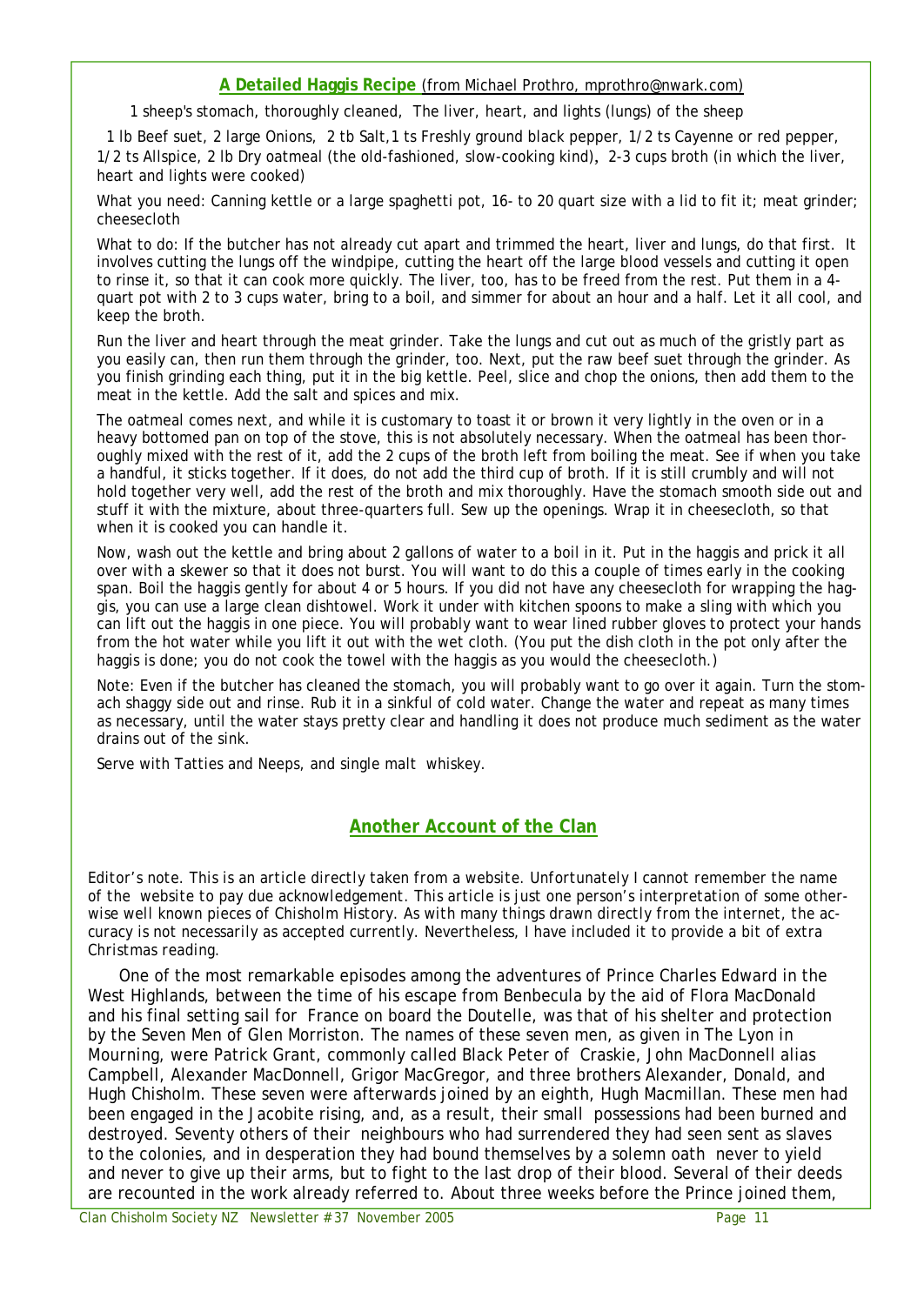four of them, the two Macdonnells and Alexander and Donald Chisholm, attacked a convoy of seven soldiers carrying provisions from Fort Augustus to Glenelg, shot two of the soldiers dead, turned loose the horses, and carried the provisions to their cave. A few days later, meeting Robert Grant, a notorious informer from Strathspey, they shot him dead, cut off his head, and set it up in a tree near the high road, where it remained for many a day, a terror to traitors. Three days later, word reached them that an uncle of Patrick Grant had had his cattle driven off by a large party of soldiers. Near the Hill of Lundy, between Fort Augustus and Glenelg, they came up with the raiders and demanded the return of the cattle. The three king's officers formed up their party for defence and continued to drive away the cattle; but the seven men, moving parallel with the party, kept up a running fire two by two, and finally, in a narrow and dangerous pass, so beset the soldiers that they fell into confusion and fled, leaving the cattle, as well as a horse laden with provisions, to the assailants.

To these men the Prince was introduced as young Cianranald, but they instantly recognised him, and welcomed him with the utmost enthusiasm and devotion. They took a dreadful oath to be faithful to him, and kept it so well, that not one of them spoke of the Prince having been in their company till a twelvemonth after he had sailed to France. Charles told them they were the first privy council who had sworn faith to him since the battle of Culloden, and he lived with them first for three days in the cave of Coiraghoth, and afterwards for four days in another of their fastnesses two miles away, the cave of Coirskreaoch.

John Home, in his history of the Rebellion, quoting the narrative of Hugh Chisholm, says that *"when Charles came near they knew him and fell upon their knees Charles was then in great distress. He had a bonnet on his head, a wretched yellow wig, and a clouted hand-kerchief about his neck. He had a coat of coarse dark-coloured cloth, a Stirling tartan waistcoat much worn, a pretty good belted plaid, tartan hose, and Highland brogues tied with thongs, so much worn that they would scarcely stick upon his feet. His shirt (and he had not another) was of the colour of saffron*." The outlaws undertook to procure him a change of dress. This they did by waylaying and killing the servant of an officer, conveying his master's baggage to Fort Augustus. On 6th August, learning that a certain captain of militia, named Campbell, factor to the Earl of Seaforth, was encamped within four miles of his hiding-place, Charles determined to remove, and, during the night, attended by his rude but faithful bodyguard, he passed over into Strathglass, the country of The Chisholm. The Prince stayed in Strathglass for four days, then passed over into Glen Cannich, hoping to hear of a French vessel that had put into Poolewe. Disappointed in this, however, he returned across the Water of Cannich, and, passing near young Chisholm's house, arrived about two in the morning of 14th August at a place called Fassanacoill in Strathglass, where the party was supplied with provisions by one, John Chisholm, a farmer. Chisholm was even able to furnish a bottle of wine, which had been left with him by a priest. It was not till the 19th of August that the Prince passed from Glen Morriston to Glengarry. On finally parting from his faithful protectors at a wood at the foot of Loch Arkaig, the Prince gave their leader, Patrick Grant, twenty-four guineas, being nearly all the money he possessed. This made an allowance of three guineas for each man, which cannot be considered a preposterous acknowledgment, seeing that any one of them could, at any moment during the Prince's stay among them, have earned for himself the reward of £30,000 offered by Government for his capture. Of one of these seven men, Hugh Chisholm, in later days, an interesting account is given by Sir Walter Scott. Towards the close of the century he lived in Edinburgh and became known to Scott, then a young man at college, who subscribed to a trifling annuity for him. Scott says "he was a noble commanding figure of six feet and upwards, had a very stately demeanour, and always wore the Highland garb. . . . He kept his right hand usually in his bosom, as if worthy of more care than the rest of his person, because Charles Edward had shaken hands with him when they separated." In the end he returned to his native district, and died in Strathglass some time after 1812.

The humble clansmen who appear thus heroically in Scottish history in the eighteenth century, were members of a race whose origin is lost in the mists of antiquity. By some the family is believed to have taken its name originally from a property on the Scottish Border, and to have been transplanted thence at an early date to the district of Strathglass in Inverness-shire. Another theory is that the Chisholms, whose Gaelic name is Siosal, are derived from the English Cecils. If either of these theories be correct, the case is little different from that of many others of the most notable Scottish clans, whose progenitors appear to have settled in the north in the time of Malcolm Canmore and his sons, much in the same way as Norman and Saxon knights were settled in the Lowlands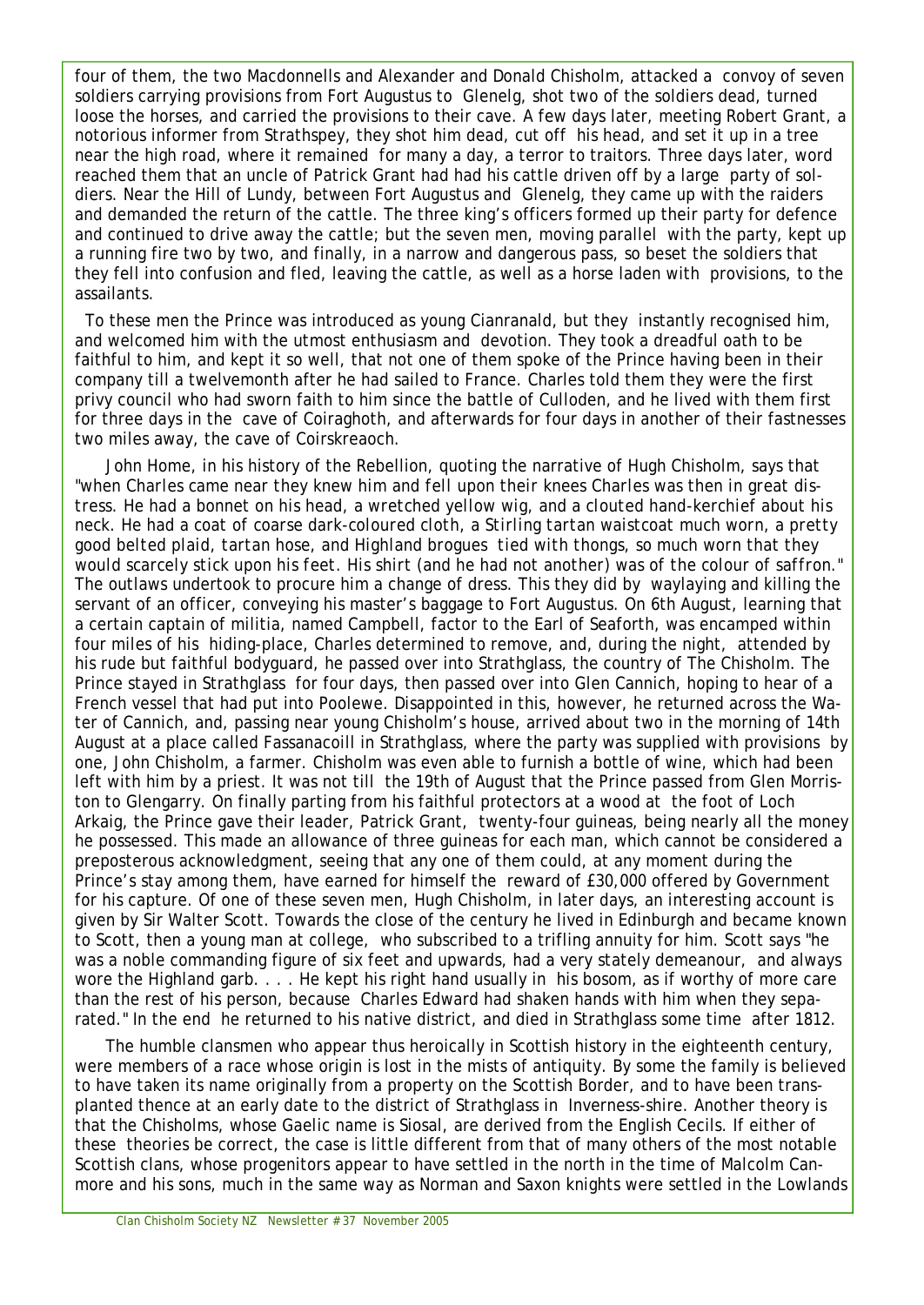by these monarchs, and probably for the same reason, to develop the military resources and ensure the loyalty of their respective districts. Whatever its origin, the race of the Chishoims appears early enough among the makers of history in the north. Guthred or Harald, Thane of Caithness in the latter part of the twelfth century, is stated by Sir Robert Gordon to have borne the surname of Chisholm. His wife was the daughter of Madach, Earl of Atholl, and he was one of the most powerful and turbulent of the northern chiefs, till William the Lion at last defeated and put him to death, and divided his lands between Freskin, ancestor of the Earls of Sutherland, and Magnus, son of Gillibreid, Earl of Angus. Upon that event the chiefs of the Chisholms, it is conjectured, sought a new district, and about the year 1220 settled in Strathglass. From that time to this they have been located in the region, and to an early chief the saying is attributed that there were but three persons in the world entitled to be called "The "—the King, the Pope, and The Chisholm.

In the Ragman Roll of 1296 appear the names of Richard de Cheseheim, in Roxburghshire, and John de Cheshome, in Berwickshire, but it cannot be supposed that these individuals had any but the most remote relationship with the Clan Chisholm of the north. In 1334 the chief of the Chisholms married the daughter and heiress of Sir Robert Lauder of Quarrelwood, presumably the estate of that name in the parish of Kirkmahoe in Dumfries-shire, who was at that time Constable of the royal castle of Urquhart at the foot of Glen Morriston on Loch Ness. Robert, the son of this marriage, succeeded through his mother to the estate of Quarrelwood, and became keeper of Urquhart Castle. He was one of the knights who was taken prisoner along with the young King David II. at Neville's Cross in 1346, but procured his freedom, and left a record of his piety at a later day by bestowing six acres of arable land within the territory of the old Castle of Inverness upon the kirk there. The deed, dated in 1362, is still preserved, and the ground, still the property of the Kirk Session, has its revenue devoted to the relief of the poor, and is known on that account as the Diribught, "Tir na bochd," or poor's land.By way of contrast to this piety, Sir Robert Chisholm, Lord of Quarrelwood, was accused in 1369 of having wrongously intromitted with some of the property belonging to the bishopric of Moray, and twenty-nine years later John de Cheseheim was ordered to restore the lands of Kinmylies, which belonged to the church. In the Register of Moray, under the date of 1368, is preserved the record of an act of homage performed to the Bishop for certain lands by Alexander de Chisholme, presumably a son of Sir Robert. "*In camera domini Alexandri, Del gratia Episcopi Moraviensis apud Struy, presente tota multitudine Canonicorum et Capellanorum et aliorum, ad prandium ibi invitatorum, Alexander de Chisholme fecit homagium, junctis manibus et discooperta capite, pro eisdem terris,"* etc.

The main residence of the chiefs of that time appears to have been Comar, and in an indenture dated 1403 Margaret de Ia Aird is stated to be the widow of the late chief, Alexander Chisholm of Comar. This indenture was for the settlement of the estates between the widow, Alexander's successor Thomas, and William, Lord Fenton, as heirs portioners, and it detailed the family property as lying not only in the shires of Inverness and Moray, but also in the counties of Aberdeen, Forfar, and Perth. At the end of the fourteenth century the chief of the time, John Chisholm, had an only child, Morella, or Muriel. By her marriage to Alexander Sutherland, baron of Duffus, a large part of the property of the chiefs was carried out of the family, and John's successor was left with little more than the original patrimony of his ancestors in Strathglass. Muriel also carried into her husband's family the Chisholm insignia of the Boar's head as an addition to its coat of arms. Somewhere during those centuries occurred a tragic incident which has retained a place among the traditions of the clan. One of the Chisholm chiefs, it appears, carried off a daughter of the chief of the Frasers. To ensure her safety he placed her on an island on Loch Bruaich. But her father's clan having mustered in force, traced her to this retreat. A fierce struggle followed, and in the course of it the young lady was accidentally slain by her own brother's hand. The incident is the subject of a well-known Gaelic song, and around the spot are still to be seen the burial mounds of those who fell in the battle.

For some two centuries Comar appears to have remained the residence of the chiefs. In 1513 amid the troubles which followed the defeat and death of James IV. at Flodden it is recorded that Uilan of Comar, along with Alastair MacRanald of Glengarry, stormed the royal castle of Urquhart. And again in 1587, when the chiefs of the Highland clans were called upon to give security for the peaceful behaviour of those upon their lands, the name of "Cheisholme of Cummer" appears on the roll. Within the next century, however, Erchless Castle had become their main stronghold, and at